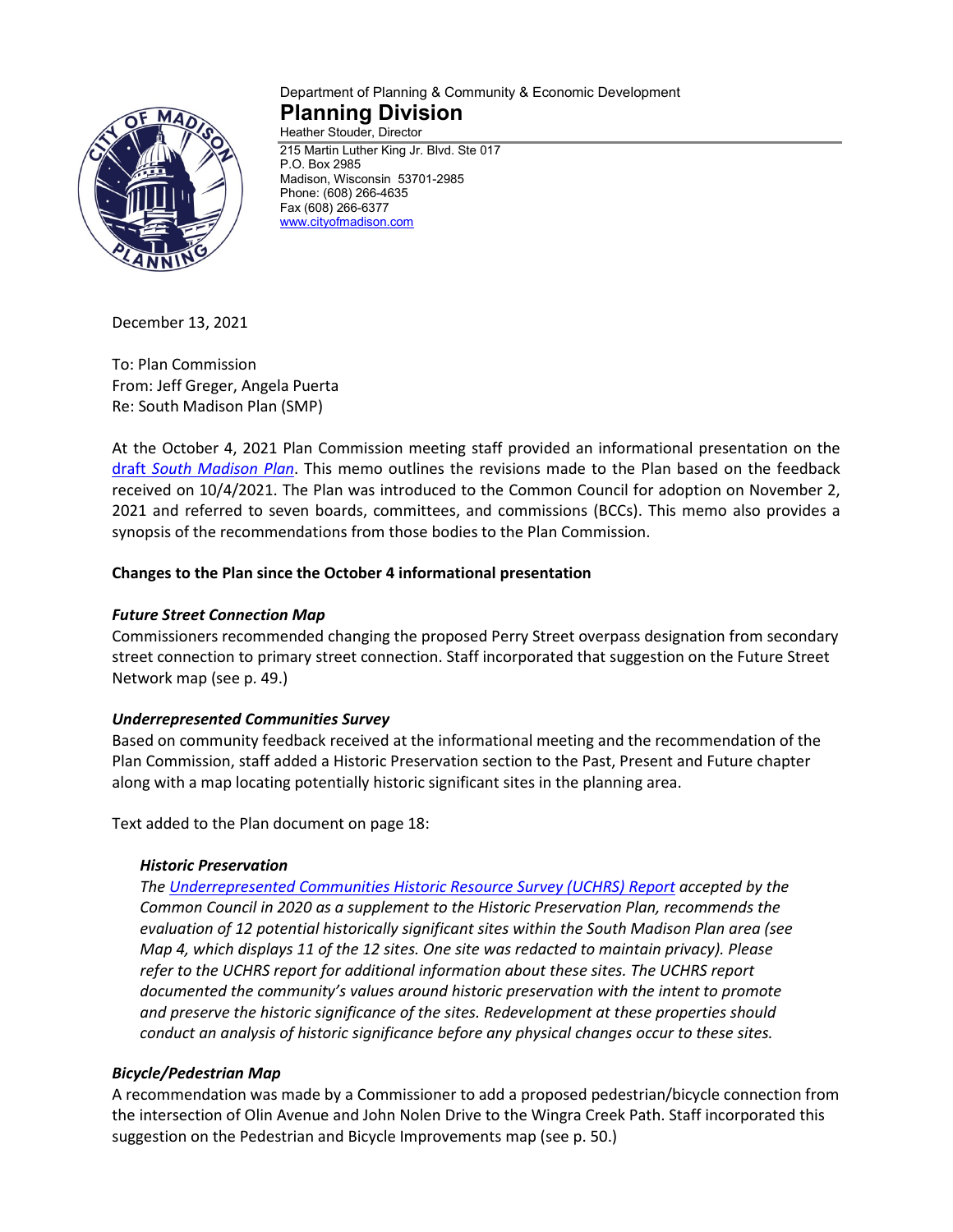## *Height Map*

Plan Commissioners asked staff to re-evaluate the height map recommendations near the intersection of Ann Street and Fish Hatchery Road and at Capitol View Terrace. Staff adjusted the height recommendation at Ann Street and Fish Hatchery Road from 3 stories to 5 stories. Staff did not adjust the maximum height recommendation at Capital View Terrace. Staff's opinion is that the recommendation of 3 stories is a good transition to the adjacent single-family neighborhood to the west from the recommended 5 stories along the Beltline (see p. 40.)

### **BCC Feedback**

Staff received feedback at the BCC meetings on three main topics:

- Level of Stress Bike Facilities S Park & Badger Rd intersection
- Concern about the view shed from Olin Turville Park
- Thorstad Focus Area recommendation

Additional detail for each BCC meeting can be found in the **Board, Committee, Commission Recommendations** section of the memo.

#### **Level of Stress Bike Facilities – S Park & Badger Rd intersection**

The Transportation Policy and Planning Board (TPPB) recommended re-examining the Level of Stress map recommendations for the LTS 3 and LTS 4 segments at the S Park and Badger Road intersection for additional opportunities to make that area low stress.

### *Staff Comments:*

Staff is not opposed to improving that segment of the on-street bicycle network. However, staff feels it may be premature to make a specific recommendation for this area at this time given the uncertainty of the future of the Metro Transfer Point and how this area may redevelop.

Staff suggests the following recommendation be added to the *South Madison Plan*:

*Planning Division and Transportation Engineering staff will work together to develop and implement recommendations to improve the Level of Stress for on-street bicycle facilities at the intersection of South Park Street and West Badger Road at such time a development proposal is brought forth for an adjacent property to this intersection.*

#### **Concern about the view shed from Olin – Turville Park**

A member of the public spoke at the Urban Design Committee and Board of Park Commissioners about their concern over the height recommendation of a maximum of 12 stories adjacent to Turville Conservation Park.

## *Staff Comments:*

Staff prepared a number of cross sections to evaluate the impact of the height recommendation (see Plan Commission presentation slides in [Legistar\)](https://madison.legistar.com/LegislationDetail.aspx?ID=5196798&GUID=579F0EE4-F9E7-40E4-BFC6-1E23F3C331B8&Options=ID|Text|&Search=68084). Staff feels that John Nolen Drive is an appropriate corridor to recommend building heights up to 12 stories. John Nolen Drive is an arterial into the City of Madison and is a transit corridor. It is good planning practice to locate density along such corridors. The City of Madison does not have policies related to avoiding or mitigating views of buildings from parks, the viewshed analysis also indicates minimal visual impact on the park.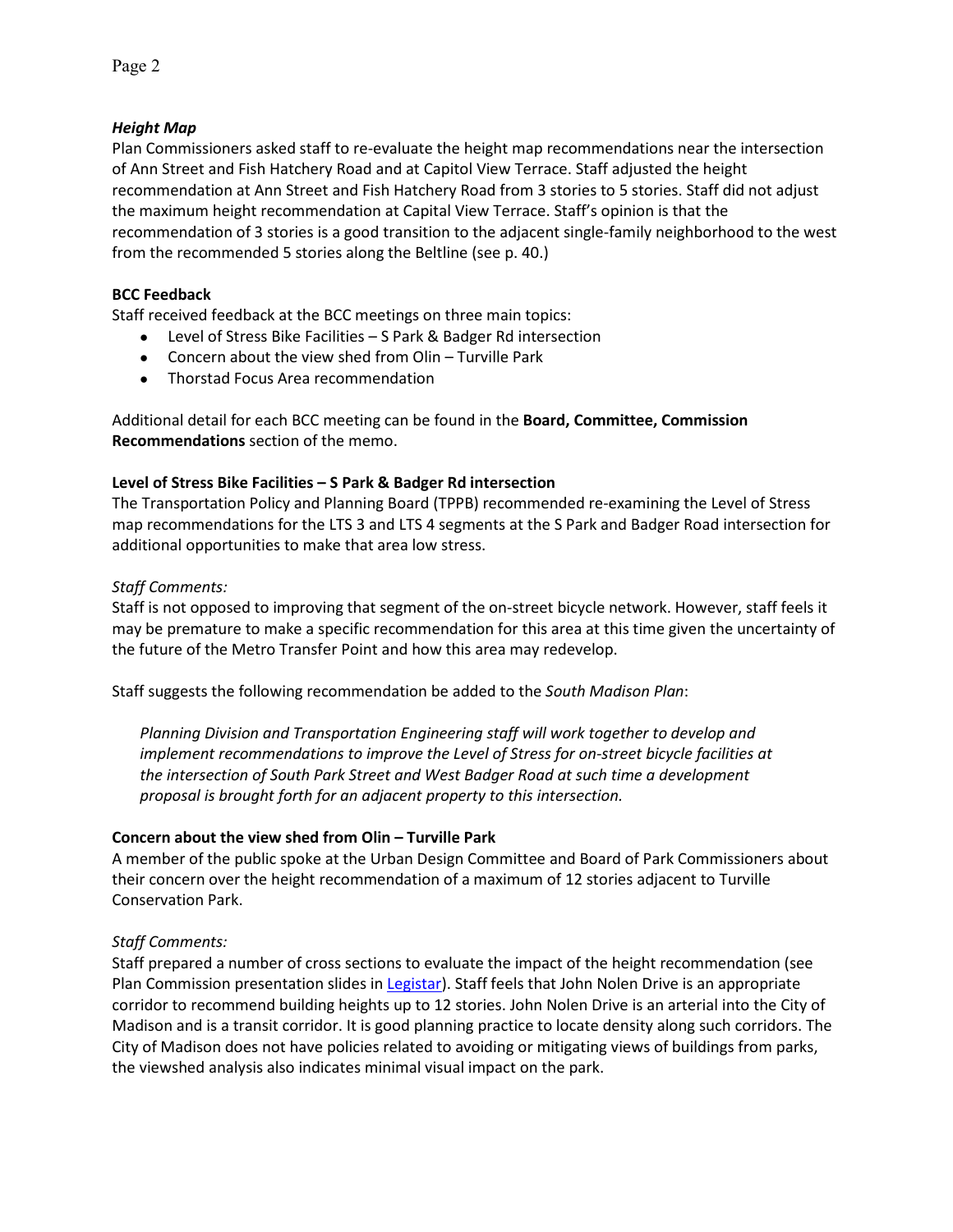#### **Thorstad Focus Area recommendation**

There has been much discussion at the BCC meetings regarding the Thorstad Focus Area Concept and density recommendation. Many who spoke at the BCC meetings desired to see additional density within the focus area, given the adjacency to a future BRT corridor.

#### *Staff Comments:*

Staff feels the Thorstad Focus Area Concept plan and associated recommendations reflect the needs of the South Madison community as they have been relayed to Planning staff at multiple community engagement sessions during the planning process. Below is a recap of the reasoning behind the Thorstad recommendation.

#### **Addressing displacement, gentrification, community wealth building**

Residents in South Madison are experiencing displacement and gentrification in their neighborhoods today and there are few opportunities for generational wealth building.

South Madison has some of the most affordable rents in Madison, but it also saw rapidly increasing rents between 2010 and 2017. The neighborhood's housing stock consists of approximately 67.5% multifamily units and renters make up 79.2% of the South Madison population. An objective of this Plan is to encourage and provide a framework for more owner-occupied units where financially feasible.

Throughout the planning process, residents voiced the need to combat gentrification and displacement in addition to increasing homeownership. In the 1930s, racist redlining practices and other discriminatory housing practices caused long-term effects like segregation and racial inequality across Madison and the South Madison area in particular (this is described in more detail in the Past, Present, and Future chapter).

This Plan aims to address some of these historical wrongs by focusing on creating opportunities for community wealth building through homeownership for Black, Indigenous, and people of color (BIPOC) residents and addressing displacement (see p. 44, Thorstad Focus Area Concept in the Land Use, Transportation, & Parks chapter).

## **November 2 Draft Plan Recommendation**

The initial set of concepts developed for the *South Madison Plan* skewed heavily toward multifamily as the predominant form of housing (initial concepts: 3% single-family, 97% multifamily, revised concepts: 11% single-family, 89% multifamily). The community strongly advised staff to revise the concepts to show more owner-occupied housing with the predominant form being single-family detached.

Staff evaluated a number of locations where additional owner-occupied housing could be developed, making it a priority to minimize displacement of residents to achieve the goal of additional housing. Through the analysis of multiple sites, it became clear that there would need to be a significant amount of City investment (TIF) required.

The Thorstad Focus Area was chosen for a number of reasons; minimal displacement of business and no displacement of residents, adjacent to a park and a school, and estimated City investment could be recouped over 10 years.

The concept plans are starting points and will require additional detail to be worked out once there is a development proposal for this area of South Madison. The Thorstad Focus Area Concept offers a mix of housing types. The ratio/mix of those housing types is flexible.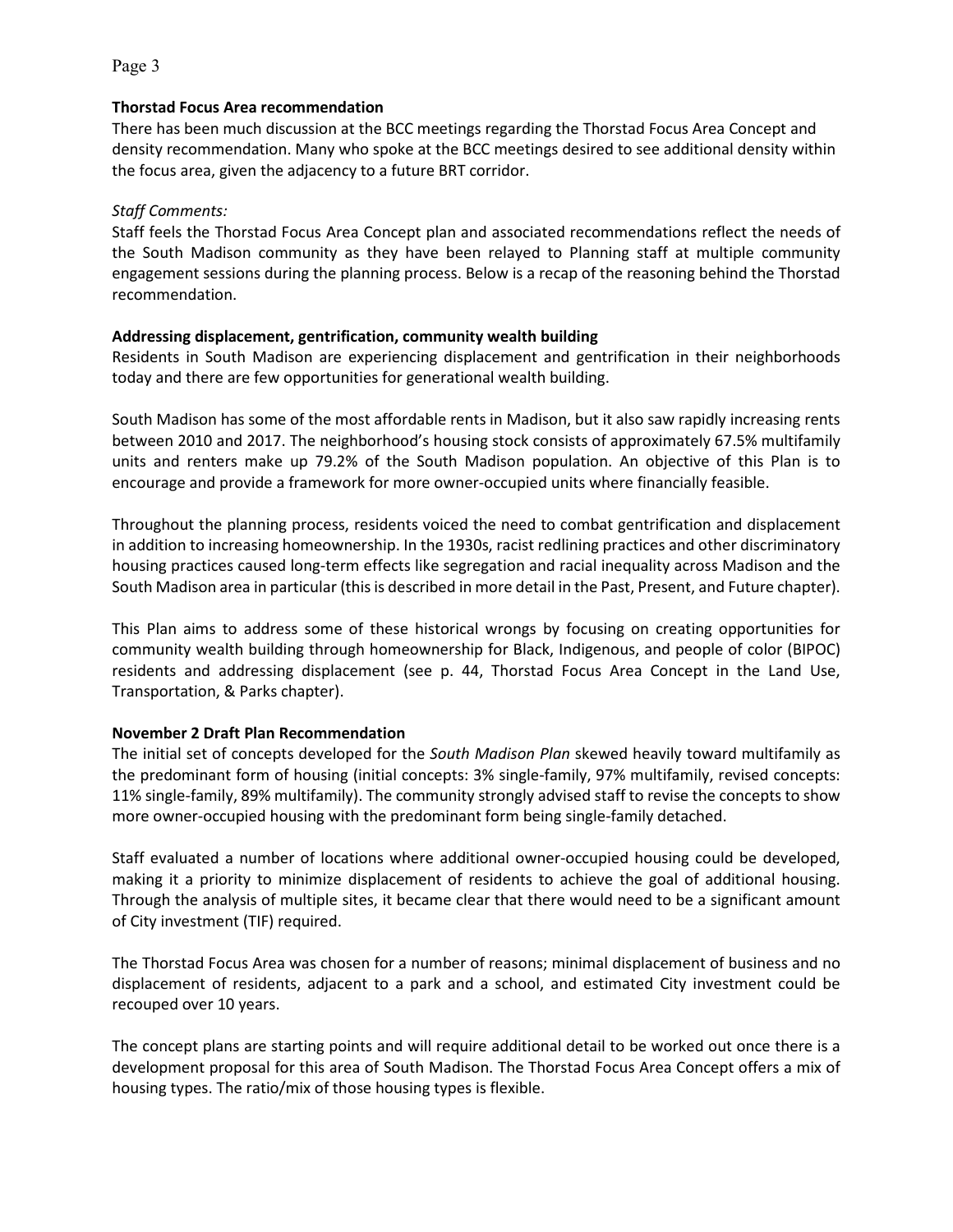### **Alternate Plan Recommendation**

Given the feedback at several BCC meetings, staff has developed an alternative plan recommendation for the Thorstad Focus Area that still provides a mix of housings types associated with owner-occupancy while increasing the overall density of the site. The alternative recommendation adds townhome units, reduces the size of the single-family lot from 4,000 square feet to 3,000 square feet, and proposes increasing the height of the mixed-use buildings along South Park Street to a maximum of 8 stories (this would require a change to the height map). This alternative concept represents an increase in the overall net density from 16 dwelling units/acre to 26 dwelling units/acre.

Leading up to the creation of this alternate concept, staff analyzed the net residential density of comparable areas with a mix of housing types along South Park Street, East Washington Avenue, and other areas, in order to provide context for the Plan Commission and Council to consider. Further, staff provided a comparison of the density of the small single-family lots shown in the concept with a few other areas across the City in order to demonstrate the relatively efficient use of land in the concept, despite the incorporation of some single-family lots (presentation slides 24 – 33).

## **BOARD, COMMITTEE, COMMISSION RECOMMENDATIONS**

### **Community Development Authority – November 11, 2021**

Discussion:

Board asked questions about Alliant Energy Center plans, and about the involvement of Town residents in the planning process. Various individual members provided the following input:

- Concerns about the proposed low density development at the Thorstad site;
- Advocacy for single family/owner-occupied housing;
- Suggestion that the CDA should have a stake in the Thorstad area
- Question regarding how proposed development would be financed?

The Community Development Authority offered the following motion:

RETURN TO LEAD WITH THE RECOMMENDATION FOR APPROVAL TO THE PLAN COMMISSION with the following comment:

Commissioner Evers raised concerns regarding the Thorstad site.

The motion passed unanimously.

## **Transportation Policy and Planning Board – November 15, 2021**

## Discussion:

Members of the board expressed concerns about implementing low stress bike future network, specifically at the S Park and W Badger Rd intersection as well as concerns over the density recommended in the Thorstad Focus Area Concept Plan given the adjacency to a future BRT route.

The Transportation Policy and Planning Board offered the following motion:

RETURN TO LEAD WITH THE RECOMMENDATION FOR APPROVAL TO THE PLAN COMMISSION with the following comments:

- Increase density at the Thorstad site in order to take advantage of the BRT.
- Take another look at the Level of Stress map recommendations for the LTS 3 and LTS 4 segments at the S Park and Badger Road intersection for additional opportunities to make that area low stress.

The motion passed unanimously.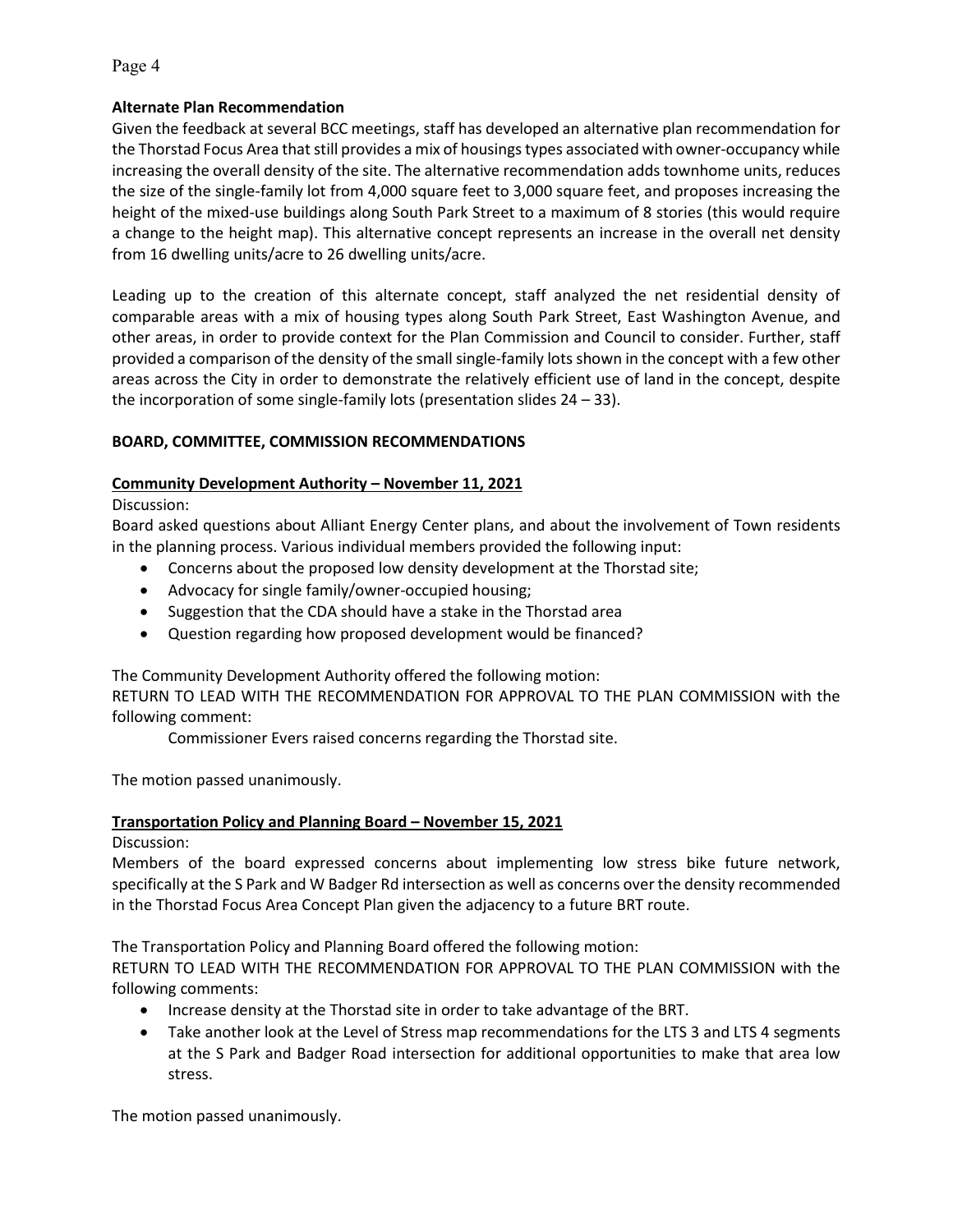#### **Economic Development Committee – November 17, 2021**

Discussion:

The committee asked questions about continuation of Food Cart vending program for the upcoming years, height map, public participation in the planning process, hiring local businesses and educational programs to business in the area.

The Economic Development Committee offered the following motion: RETURN TO LEAD WITH THE RECOMMENDATION FOR APPROVAL TO THE PLAN COMMISSION.

The motion passed unanimously.

### **Urban Design Commission – November 17, 2021**

Discussion:

There was interest from the commission about how the height recommendations were derived and incorporated in to the planning process. A member of the public spoke about their concern over the height recommendation of a maximum of 12 stories adjacent to Turville Conservation Park. There was discussion about the recommendation for low-density housing in the Thorstad Focus Area Concept.

The Urban Design Commission offered the following motion:

RETURN TO LEAD WITH THE RECOMMENDATION FOR APPROVAL TO THE PLAN COMMISSION with the following comment:

• The motion noted that as of October 31, 2022 the rest of the Town of Madison comes into the City of Madison, including the land under the Alliant Energy Center. The plan should be updated to include that AEC component after attachment of the Town.

The motion passed unanimously.

#### **Housing Strategy Committee – November 18, 2021**

#### Discussion:

The committee discussion was primarily focused on the Thorstad Focus Area concept recommendations for owner-occupied single-family residential along South Park Street.

The Housing Strategy Committee offered the following motion:

RETURN TO LEAD WITH THE RECOMMENDATION FOR APPROVAL TO THE PLAN COMMISSION with the following comments:

- Acknowledge the graduate student population in the Plan
- Preserve the single-family focus or duplexes that the planners and community have come up with in the Thorstad Focus Area Concept
- Revisit the portion of the Thorstad Site area immediately along Park Street (near Wingra creek, depicted with two structures) to make it taller and add density and improve transit connections to make the neighborhood strong
- Increase of density while keeping owner-occupied housing front and center, acknowledging that future development is possible, finding a balance between wealth building and maintaining affordability
- Madison Mobile Home Park be improved and preserved

The motion failed by the following roll call vote: 3:3. AYE: Porterfield, Iverson, Neujahr Morrison; ABSTAINED: Currie, Figueroa Cole, Thomas; EXCUSED: Caradine, Logan, Nu'Man